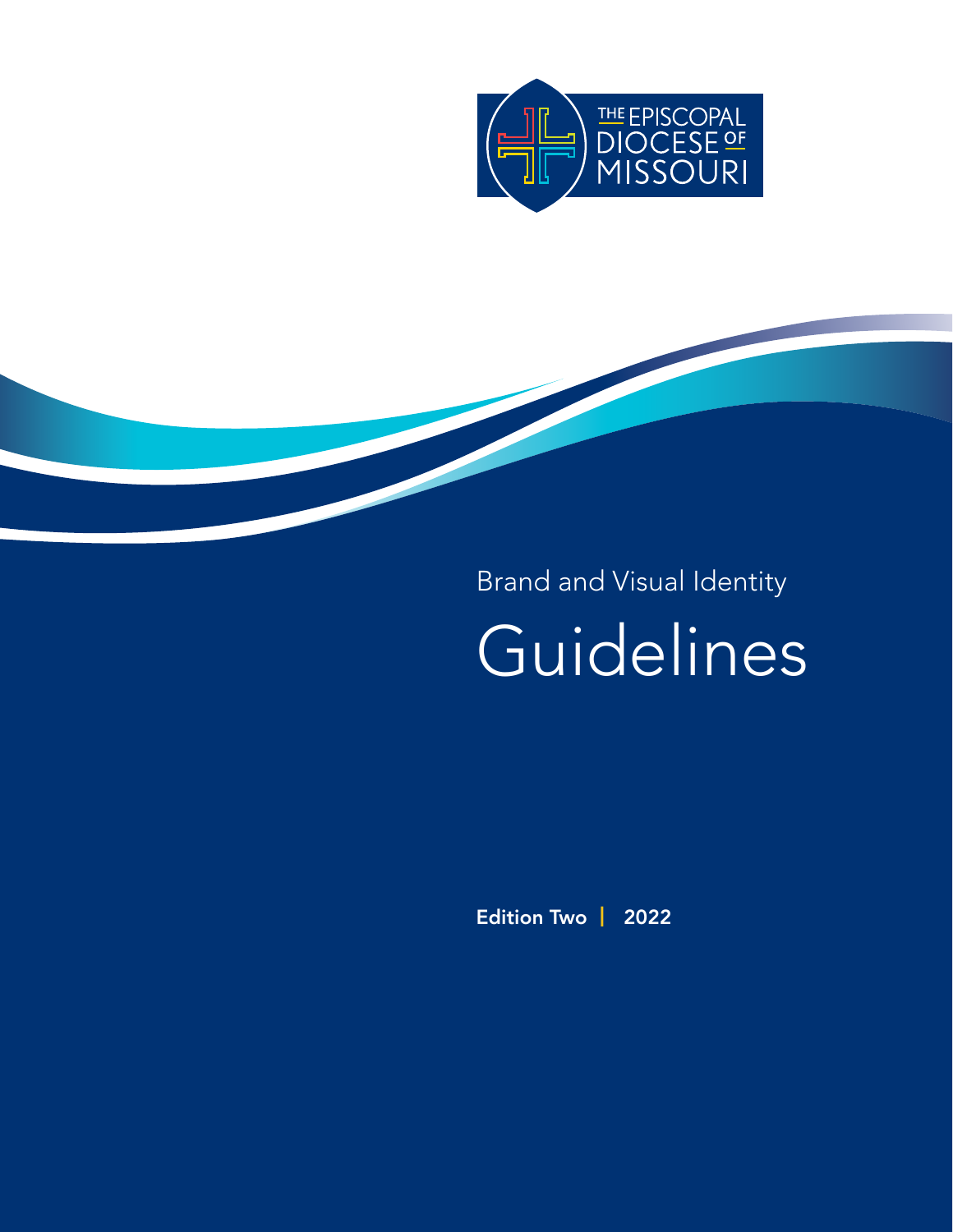

## **Introduction**

#### Who We Are

We are a diocese of The Episcopal Church, which welcomes all who worship Jesus Christ. It includes 109 dioceses and three regional areas located in 17 nations. The Episcopal Church is a member province of the worldwide Anglican Communion. The mission of the church is "to restore all people to unity with God and each other in Christ."

The Diocese of Missouri, which covers Eastern Missouri and 54 counties, is composed of 42 congregations in the Diocese (30 are parishes and 12 are organized missions), a campus ministry (Rockwell House), and an intentional community (Deaconess Anne House). According to 2020 parochial reports, there were 9,455 members in this diocese. The 20 churches in St. Louis city/ county represent about 74% of diocesan membership. For more information, see www.diocesemo.org.

# Our Mission

Walking humbly with God and our neighbor, we seek justice, act with love, and

live the Good News of Jesus.

#### Our Vision:

A world transformed by God's love, justice and peace.

# Our (One) Voice

Our diocese is vast and it is important that we present a consistent, professional and united image, both visually and in writing. This style manual is meant to provide guidance in addition to inspiration. It creates an identity – who we are and how we express ourselves. These guidelines are a reflection of our strong history, personality and passion which can be brought to life in our communications.

It provides a framework that strengthens and provides a clear identity, while also offering flexibility to reflect your uniqueness. We ask that you follow these rules in all your communications, so that consistency is built and maintained. We want to create communications which are unmistakably from The Diocese of Missouri and its constituents.

# **The Episcopal Diocese of Missouri Logo**

# **Colors**

|--|--|

# **Fonts**

## **Other Logos/Seal**

| The Bishop's Diocesan Seal and History 11 |  |
|-------------------------------------------|--|
|                                           |  |
|                                           |  |

#### **N** Writing

#### **For More Information**

Resources and Contacts ............................................ 14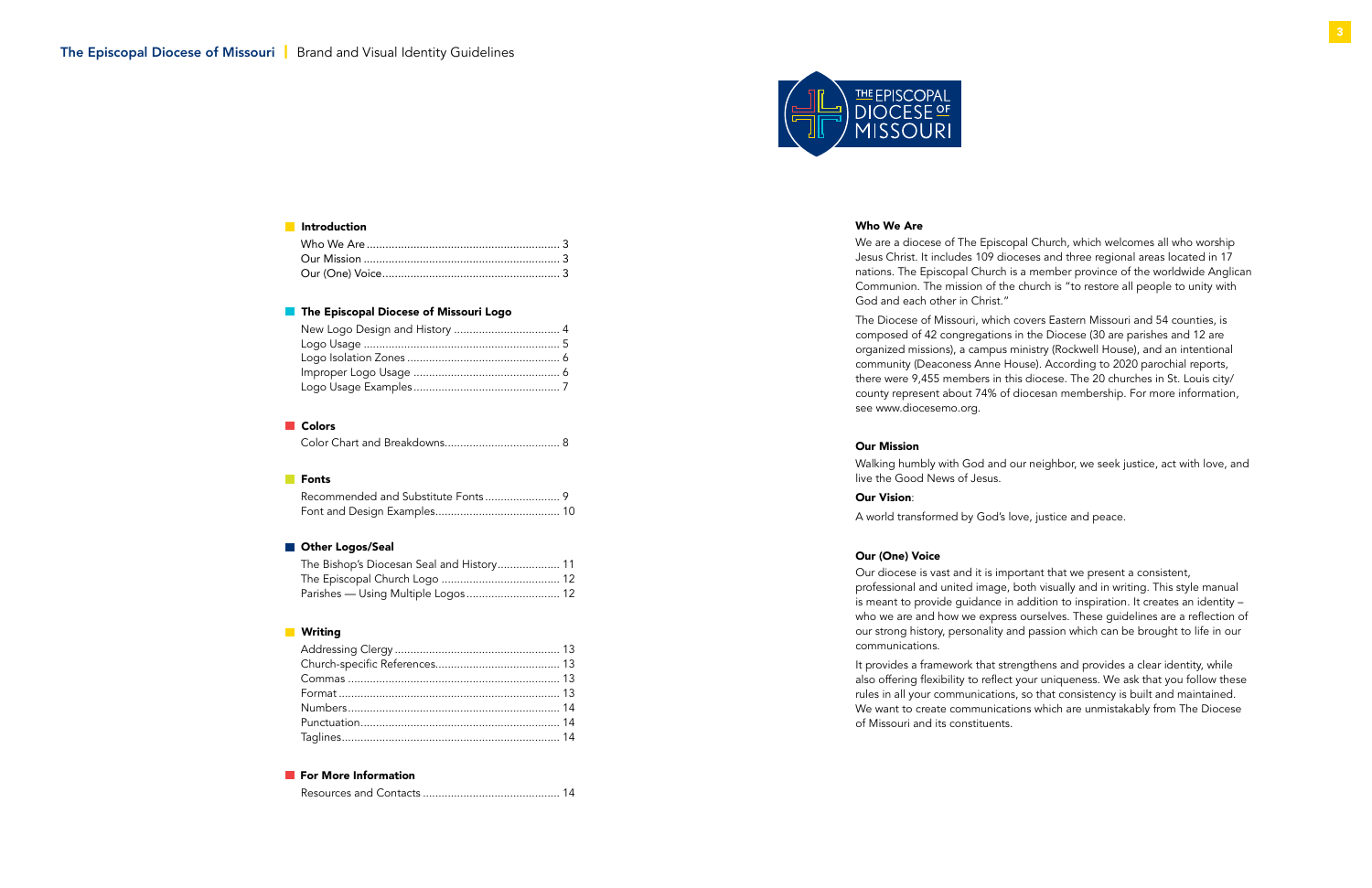# The Episcopal Diocese of Missouri Logo

The transition to a new bishop in 2020 brought many changes, including an updated look for our diocesan logo. This logo design reflects the importance of our history, while pointing us toward a bright future.

- There are two configurations (rectangular and horizontal) for the logo. Choose the format that best fits the
- The logos can be downloaded from the communications page of the diocesan website ([www.diocesemo.org\)](http://www.diocesemo.org) or by contacting the communications director in the Offices of the Bishop ([communications@diocesemo.org](mailto:communications%40diocesemo.org?subject=)).



The cross remains a prominent element of the logo. It represents the Christian faith and is based on the crosses used on the Episcopal Church shield. While the colors of the cross are symbolic of nature, the four different colors yield to the church's respect of diversity. The green and blue are based on two of the colors from the old round Diocese logo and the red, yellow and blue are based on colors from the Bishop's Diocesan Seal. The font style and colors provide a fresh, modern look that reflects our bishop's style and spirit



# Logo Usage

orientation and spacing of your piece. Use only the supplied logos. They may not be altered in any way.

# Full Color Logo

This color version is the preferred logo. Use when the background is white or light in color.







• Minimum size is two inches wide when printed.

• Any size works for online/web applications.

# History of the Diocesan Logo

This logo was established in 2007. The cross is the prominent element of the logo. It represents the Christian faith and is based on the crosses used on the Episcopal Church shield. While the colors of the cross are symbolic of nature, the four different colors yield to the church's respect of diversity. The circle is inclusive of all; all Episcopalians within the diocese belong. This logo is being phased out and will no longer be used on new materials.



#### One Color Logo

Use when the background is colorful or busy, or for low-cost printing.



- Can be used any size.
- Preferred logo when printing smaller than two inches.
- Can be used any size.
- Preferred logo when printing smaller than three inches.
- Use when a horizontal orientation is needed.

#### Reverse Logo

Use when the background is dark or has a simple pattern or tone.

• Can be used in any size application • Use when a horizontal orientation is needed.

- Minimum size is three inches wide for printing.
- For online/web applications, any size works.
- Use when a horizontal orientation is needed (for example, website masthead, or letterhead).

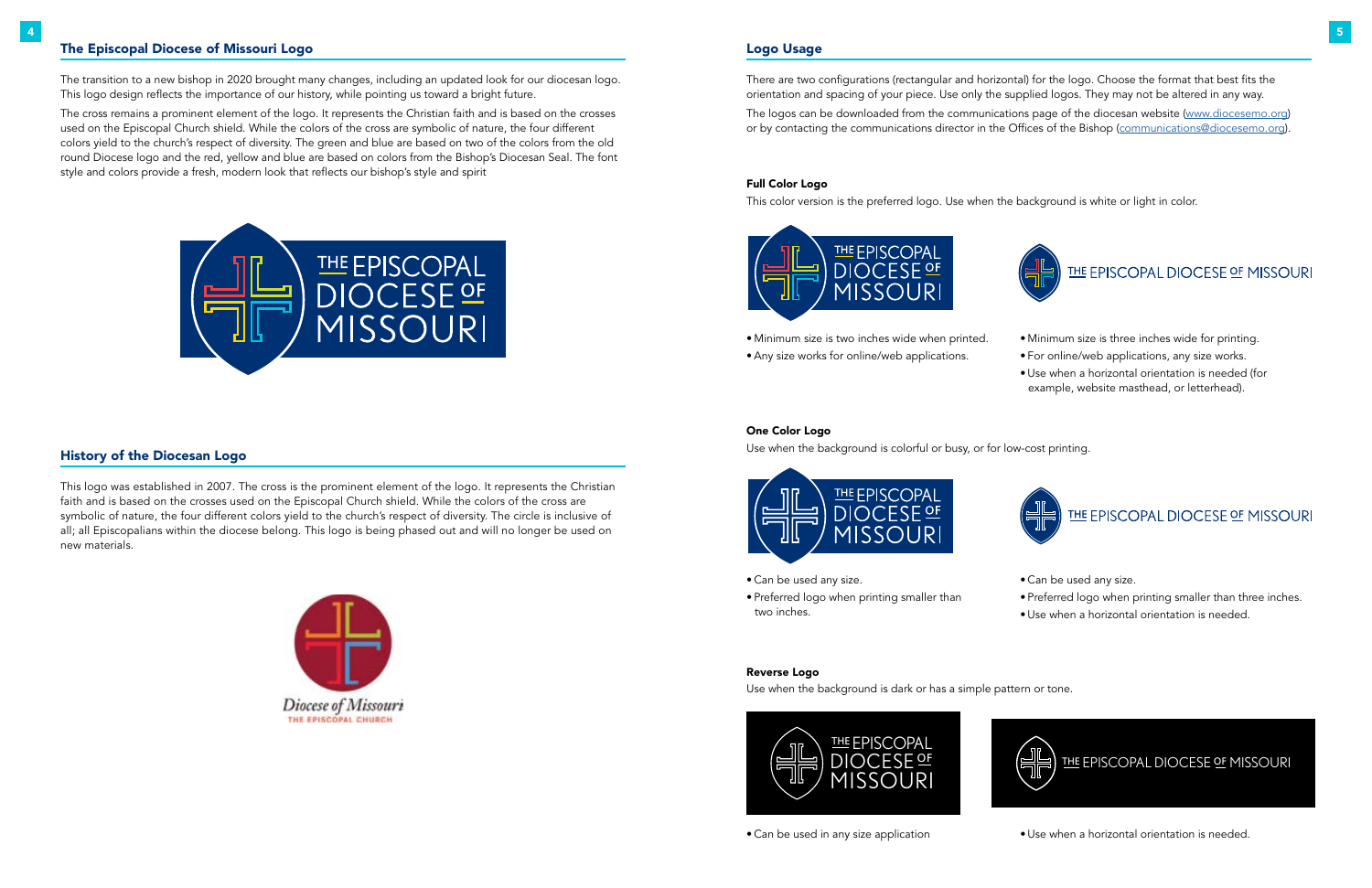# Improper Logo Usage

Below, are examples that misuse the logo.



# Spring Renewal





Lum fugiam reiuntet audia ium eatum susda nonet Lorem ipsum dolre 0/00/0000



▲ Use the reverse logo when the background is dark and fairly simple.



Churches throughout the Episonpal Discous of Mosmuti are offering creative online outdoor and small indoor worship services during the pandemic. All are following safety guideline

We invite you to check with our individual parishes and reparaintings to find services that find your spirit during these challenging times

To get information about our response to the pandemic, slait our COVID-12 Resources mer

▲ Use the one color logo when the background is bright or busy.

# Logo Usage Examples

 Use the full color logo when the background is white or light in color.

Logos can overlap a graphic slightly as long as it doesn't interfere with the readability and approved colors are used in the graphic.



# 1210 Locust Street | St. Louis, MO 63103 | 314-231-1220 | diocesemo.org



September 24, 2020 Dear Lorem ipsum,



Ditiist prerspitat. Omnihic temo conse porem re aut ulparch ilignim ratur, sit quo iuribusam reriorr orepelitas arum ipic tem et ent ipsunto bea si reped untistent quam anihillo voluptas re et quist perendempos nis iduntio et utem accae autem quia culliquod que pa vendam atur soloratur? Equo etur minim andiatur, is etur?

Sincerely, Janis Greenbaum

Aquia sin conecae videlib erunt, comni ne evenducia nisquidunt perrum reratur? Tis aditata eration premporest, comnis earum ius dolecae doluptaquae molum quam, nem dolorem delitiae moloribus, sanimi, andaerum acepra pratur sum id magname sum qui sitaturia nonseceptam, volorum quo molor mod quate derrum eum int verum elignimenit, volores tionesto officiisquia volorum rehendam ad que sus porrovi delique perchici nit arum qui ut expelis conserum et is et pres erferat essit, odipsam autes nusa nihicit ad ut eos elit doluptae simustis et hitetus rest, unt a acimint ulpa qui nati de ratiatae nullique autatur recabores estem is si voloria veliquo dipicimi, cus digendi taspeli stionemquia quos sunt, nis maximus, tenda quam que ventis eum re, sinus modipsu ntemquia explit vel est omniendes nobiti dolum ipsam, occullu ptasperorrum harchictusam que se dolupta qui sint, ut estoreperia dis volupta quiate perspercia si bernatis qui ut intus, ipid quos qui voluptas quati issinimpe cus dolendias natur? Qui quos simus maximus ella ium expellescit acea volupta tistrup tatendes volorem poreperion ratusapedis int asitiandaepe custoru ptatemp ostiatem siti dus essequis aut digent.

Ugit est odipsumquia sam, temodipsam et quasita et fuga. Itatur sit, sectus eaquistis dolest, quasperum qui sita dolupta dolores equias ma dolorest verit unt.

Il in eaquas alis del et res audis explam sae. Nam, nem in nis et aut repudaerest rerissunt, ute simodion et fugia enet quis isse volore quos reprepro commolu ptist, conse non eum ea num, cum il ipis saessimus aliscia dissinv enditataque evelitae voles maioribea sequi rerio odi re esti doluptae sequam, nimilluptum voles quodiae eaquamendus, aut que idiatia spides et adignis poreste ent doluptia doluptas re optatem pellescipici cuptiati aut exerchicae dio. Obis dolectotam, aperibus eostrum acepreium facepero ipit ma poritio. Nobit provitas doluptation plibus num ea dolores susdam quideseque nem veraecat dolupta sintur, quunt eaquam que nest, consequas nonseque lantenem quam rem del ipsunt la et hilt

Director of Communications

# Square Logo

- Use the height of a cross segment to establish the minimum white or neutral space surrounding the logo.
- Neutral space includes color, muted/ plain part of a photo or graphic.
- Measure at the rectangular corners, not at crest.

## Horizontal Logo

- Use the height of a cross segment to establish the minimum white or neutral space surrounding the logo.
- Neutral space includes color, muted/ plain part of a photo or graphic.
- Measure at the crest points.





THE EPISCOPAL DIOCESE OF MISSOURI

# Logo Isolation Zones

The logo needs clear space around it for strong visual impact. Below, please note the isolating areas around the logo which must remain clear of other imagery.

• Distorting or altering size relationships



• Adding effects

• Changing colors or re-sizing elements

• Rotating



• Adding text or graphic elements





• Separating or rearranging elements

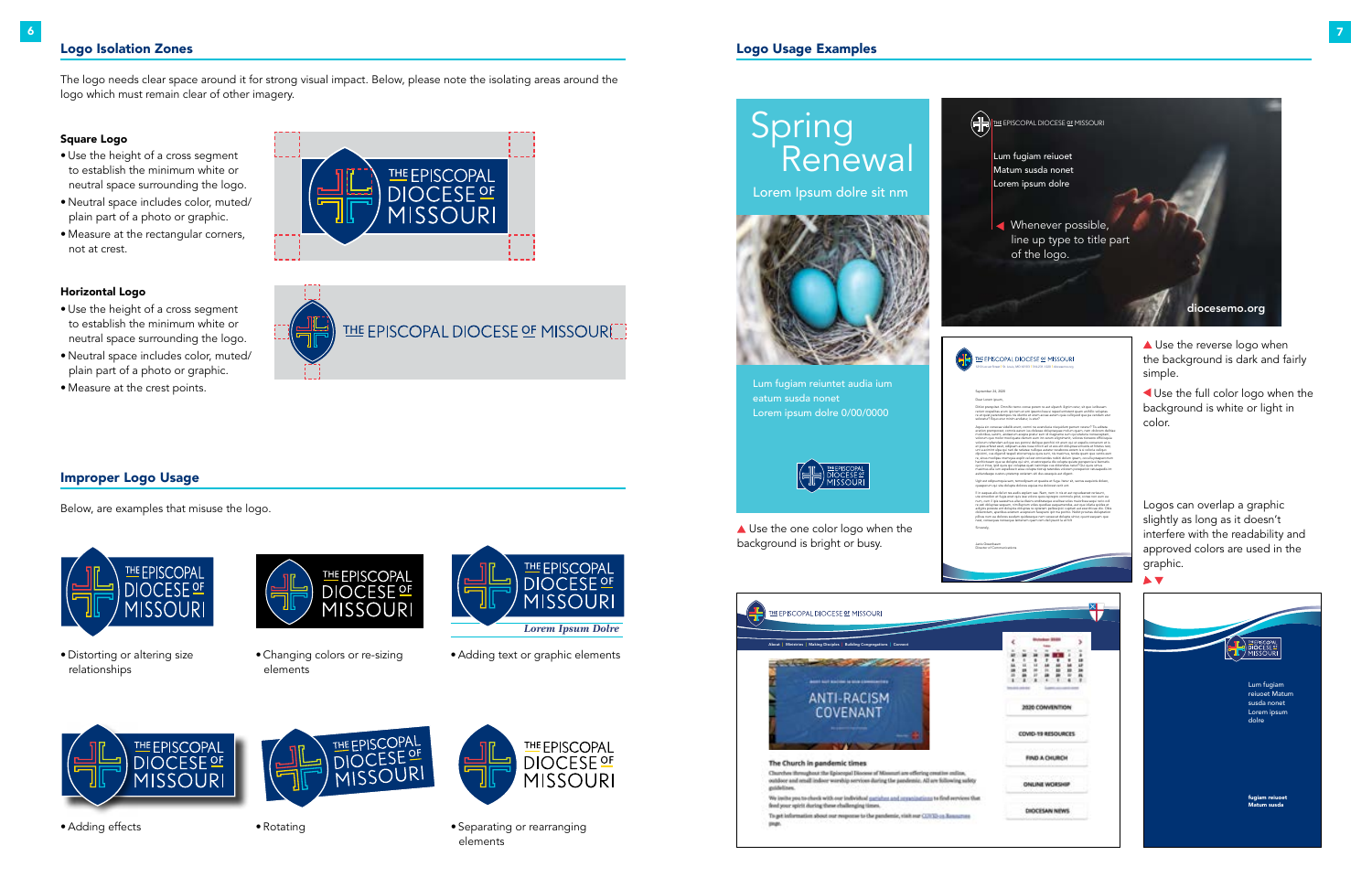# **Colors**

In general, our logo's colors can be reproduced consistently and accurately with offset printing. Because printing is an art, there may be slight variances in color. The material on which the color is printed (paper stock, texture, coating) will affect the precise color in printed pieces; different or uncalibrated monitors affect colors as we perceive them on a computer screen. In all instances, strive to match the PANTONE© color as closely as possible.

This is the breakdown of colors used in the full color logo for The Episcopal Diocese of Missouri. Please try to use this color pallet, including shades and tints of these colors, for your graphic elements.

# Recommend Fonts

Avenir font is a modern, easy-to-read, sans-serif font. It is the preferred font for our diocese. All text should be formatted in the Avenir type family. Anywhere the diocese logo is used, this font should be used as well.

| <b>Avenir Black</b>         | AaBbCcDdEeFfGgHhli.  |
|-----------------------------|----------------------|
| <b>Avenir Heavy Oblique</b> | AaBbCcDdEeFfGgHhliJ  |
| <b>Avenir Heavy</b>         | AaBbCcDdEeFfGgHhliJ  |
| Avenir Medium Oblique       | AaBbCcDdEeFfGgHhliJ  |
| Avenir Medium               | AaBbCcDdEeFfGgHhliJ  |
| Avenir Book Oblique         | AaBbCcDdEeFfGgHhliJ  |
| Avenir Book                 | AaBbCcDdEeFfGgHhliJj |
| Avenir Light Oblique        | AaBbCcDdEeFfGgHhliJ  |
| Avenir Light                | AaBbCcDdEeFfGgHhliJj |
| Avenir                      |                      |

*Avenir Light Oblique AaBbCcDdEeFfGgHhIiJjKkLlMmNnOoPpQqRrSsTtUuVvWwXxYyZz1234567890*

iKkLlMmNnOoPpQqRrSsTtUuVvWwXxYyZz1234567890

*Avenir Book Oblique AaBbCcDdEeFfGgHhIiJjKkLlMmNnOoPpQqRrSsTtUuVvWwXxYyZz1234567890*

IjKkLlMmNnOoPpQqRrSsTtUuVvWwXxYyZz1234567890

| Color |     |     |     | <b>Pantone (PMS)</b><br>Expensive option<br>for printing using<br>Pantone inks | <b>Process (CMYK)</b><br>4-color process printing | <b>RGB</b><br>Desktop and<br>computer applications | <b>HEX/HTML</b><br>Websites |
|-------|-----|-----|-----|--------------------------------------------------------------------------------|---------------------------------------------------|----------------------------------------------------|-----------------------------|
|       |     |     |     | Pantone Red 032C                                                               | $C=0$ M=90 Y=76 B=0                               | $R = 239$ G=51 B=64                                | EF3340                      |
| 75%   | 50% | 25% | 15% |                                                                                |                                                   |                                                    |                             |
|       |     |     |     | Pantone 382C                                                                   | $C = 22$ M=0 Y=100 K=0                            | $R = 196$ G=214 B=0                                | C4D600                      |
| 75%   | 50% | 25% | 15% |                                                                                |                                                   |                                                    |                             |
|       |     |     |     | Pantone 7406C                                                                  | $C=0$ M=13 Y=100 K=1                              | $R = 241$ G=196 B=0                                | F1C400                      |
| 75%   | 50% | 25% | 15% |                                                                                |                                                   |                                                    |                             |
|       |     |     |     | Pantone 288C                                                                   | $C = 100$ M = 79 Y = 0 K = 37                     | $R=0$ G=45 B=114                                   | 002D72                      |
| 75%   | 50% | 25% | 15% |                                                                                |                                                   |                                                    |                             |
|       |     |     |     | Pantone 3115C                                                                  | $C = 70$ M=0 Y=13 K=0                             | $R=0$ G=193 B=212                                  | 00C1D4                      |
| 75%   | 50% | 25% | 15% |                                                                                |                                                   |                                                    |                             |
|       |     |     |     | <b>Black</b>                                                                   | $C=0$ M=Y=0 K=100                                 | $R=0$ G=0 B=0                                      | 000000                      |
| 75%   | 50% | 25% | 15% |                                                                                |                                                   |                                                    |                             |

*Avenir Medium Oblique AaBbCcDdEeFfGgHhIiJjKkLlMmNnOoPpQqRrSsTtUuVvWwXxYyZz1234567890*

IjKkLlMmNnOoPpQqRrSsTtUuVvWwXxYyZz1234567890

*Avenir Heavy Oblique AaBbCcDdEeFfGgHhIiJjKkLlMmNnOoPpQqRrSsTtUuVvWwXxYyZz1234567890*

JjKkLlMmNnOoPpQqRrSsTtUuVvWwXxYyZz1234567890

mNnOoPpQqRrSsTtUuVvWwXxYyZz1234567890

# Substitute Fonts

If Avenir is unavailable, the Arial family of fonts can be used.

| <b>Arial Black</b>       | AaBbCcDdEeFfGgHhliJjKl     |
|--------------------------|----------------------------|
| <b>Arial Bold Italic</b> | AaBbCcDdEeFfGqHhliJjKkLll  |
| <b>Arial Bold</b>        | AaBbCcDdEeFfGqHhliJjKkLIN  |
| Arial Italic             | AaBbCcDdEeFfGqHhliJjKkLIMr |
| Arial Regular            | AaBbCcDdEeFfGqHhliJjKkLlMr |
| Arial                    |                            |

# iKkLlMmNnOoPpQqRrSsTtUuVvWwXxYyZz1234567890

*Arial Italic AaBbCcDdEeFfGgHhIiJjKkLlMmNnOoPpQqRrSsTtUuVvWwXxYyZz1234567890*

**Arial Bold AaBbCcDdEeFfGgHhIiJjKkLlMmNnOoPpQqRrSsTtUuVvWwXxYyZz1234567890**

*Arial Bold Italic AaBbCcDdEeFfGgHhIiJjKkLlMmNnOoPpQqRrSsTtUuVvWwXxYyZz1234567890*

kLlMmNnOoPpQqRrSsTtUuVvWwXxYyZz1234567890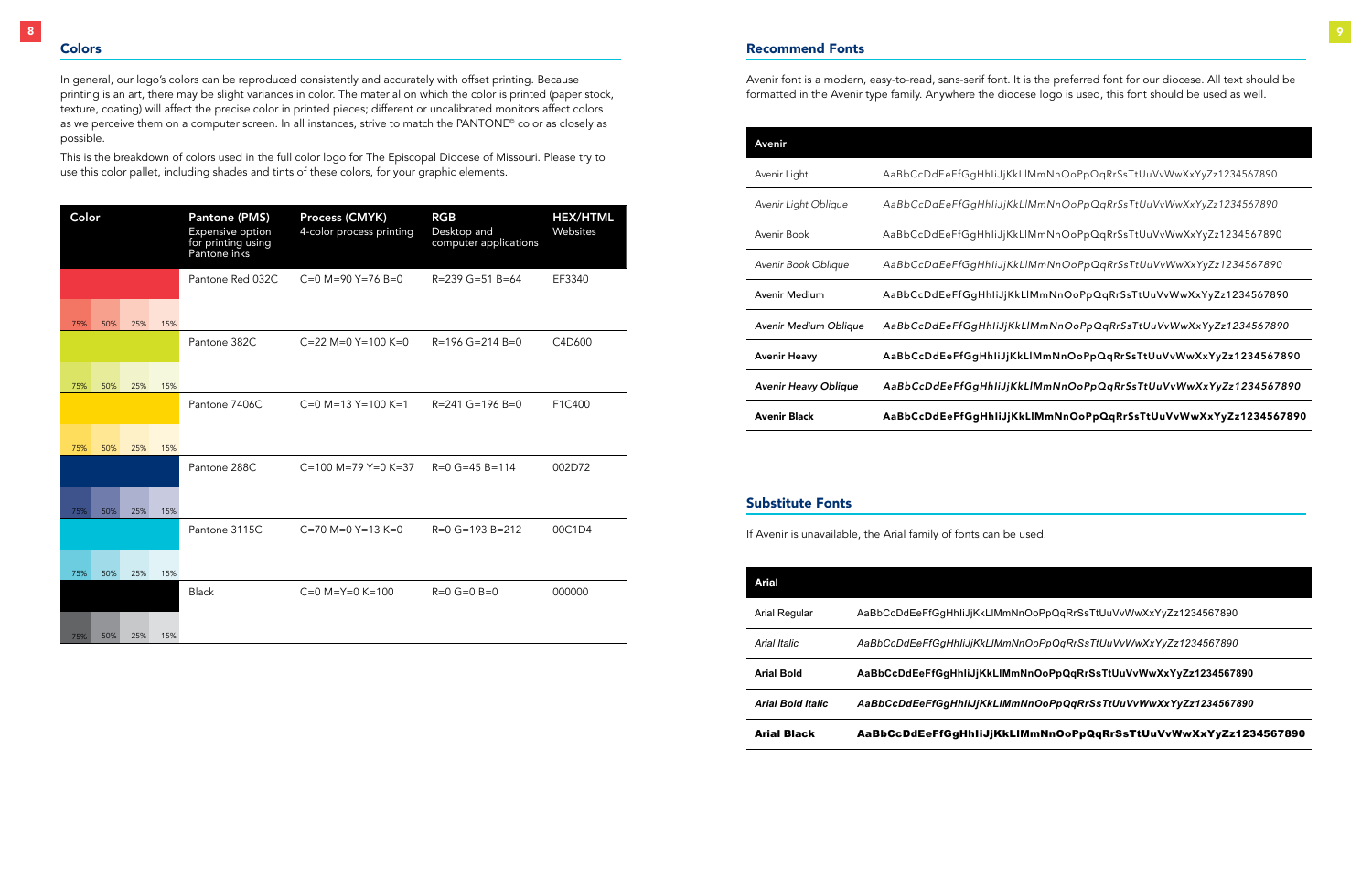# Font and Design Example

<u>THE</u> EPISCOPAL <u>DIOCESE 약</u> MISSOURI

Every publication will have its own requirements and design parameters. Below are some basic rules and an example for font usage and page layout. Use these as a starting point for your own publications.

Headline or Titles:

Light or Book

# Subhead: Bold and One Point Size Larger than Body Copy

Subheads can be styled in the Avenir Bold or Heavy font options, and should be one point size larger than body copy. Use initial caps and no periods. In general, keep body copy to 10, 11, or 12 point. Use Book or Medium for body copy. Limit text color to black or dark blue.

Body copy: Roman or Book. Lorem ipsum dolre sit monet vollitis con re cor atem etur, tore porrore rferiorumet esequam sit dol ut aut ut repudit, cum haribus, tem is aut.

Size it no larger than 1/3rd of the page width, not including margins.

Place logo at least equal distance on both sides, whether using it at the top or bottom.

Headlines can be styled in the lighter fonts. Use initial caps and no

periods.

This seal of the diocese should be reserved for liturgical and sacramental uses, or in official and legal documents. It is primarily used by the Bishop. Outside uses of this seal must be cleared with the communications director in the Office of the Bishop ([communications@diocesemo.org\)](mailto:communications%40diocesemo.org?subject=).





Use tagline as a sign-off in the same size as the body copy.



Whenever possible, left align copy and graphics to text part of logo and give at least equal space before start of headline, copy, or graphics.

# The Bishop's Diocesan Seal

Bishop Deon Johnson had a new diocesan seal designed in 2020. It uses traditional elements of the original seal, embracing a sense of history. It also incorporates the marquee shape often used in Episcopal diocesan seals.

This design will be used for all "official" bishop business—baptisms, confirmations, ordinations, and letters from the bishop's office. This seal does not replace our diocesan logo. We will continue to use both for different communications purposes.

• Seal should not be used smaller than one inch in height.

• Use when the seal needs to be smaller than one inch in height or the orientation is horizontal.

# History of Our Diocesan Seal

The seal has continued to evolve since our founding.



The original seal of The Diocese of Missouri dates back to our founding in 1841.

A new diocesan seal was created in 1952 featuring a fish and crozier.

 $\overline{\phantom{a}}$ 







Designed in 2020, the new seal is based on the original 1841 diocesan seal.

Use plenty of white space (white or background).

Making Disciples | Building Congregations | For the Life of the World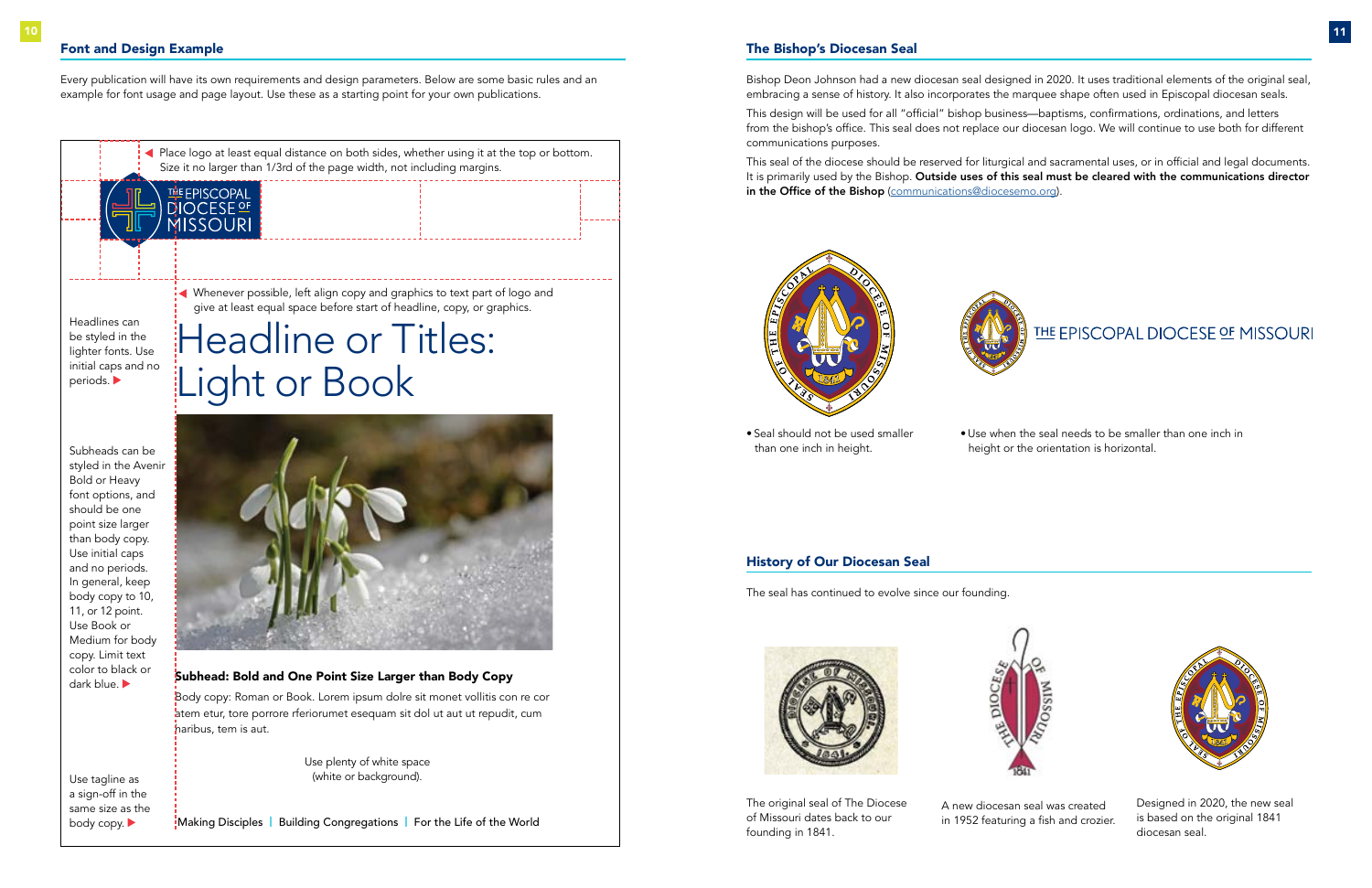# The Episcopal Church Logo

This symbol, which you will see at every Episcopal Church, is the official logo of The Episcopal Church and represents our history.

The red cross of St. George on a white field is symbolic of the Church of England. The blue field in the upper left corner is The Episcopal Church. It features a cross of St. Andrew in re-cognition that the first American bishop was consecrated in Scotland. This cross is made up of nine crosslets or mini crosses, which represent the nine dioceses that met in Philadelphia in 1789 to form the Protestant Episcopal Church of the U.S.A.

Parishes are welcome to use The Episcopal Church and The Diocese of Missouri individual logos, along with their own parish logo in parish communications. However, the logos need to be used as is. They cannot be combined to create a new logo, nor should they be altered in any way. The logos can be downloaded from the communications page of the diocesan website ([www.diocesemo.org\)](http://www.diocesemo.org) or by contacting the communications director in the Offices of the Bishop ([communications@diocesemo.org](mailto:communications%40diocesemo.org?subject=)).

# **Writing**

The logo is available in both vertical and horizontal formats, and can be used along with the diocesan and parish logos. Choose the format that best fits the orientation and spacing of your piece. The Church logo can be downloaded from the communications page of the diocesan website [\(www.diocesemo.org](http://www.diocesemo.org)) or by contacting the communications director in the Offices of the Bishop ([communications@diocesemo.org\)](mailto:communications%40diocesemo.org?subject=).

**THE** Episcopal CHURCH

THE Episcopal CHURCH

# Parishes — Using Multiple Logos

We follow the Associated Press (AP) style guidelines to provide consistent rules for grammar, spelling, punctuation and language usage. Following these rules helps to add consistency and accuracy to all of our communications materials.

Below is a brief summary of some key style rules, in addition to some nuances particular to our church and diocese. However, the Associated Style book includes more than 5,000 entries. For a complete guide to AP style, consult the most recent edition of the Associated Press Style book or visit the AP Style book website ([www.apstylebook.com\)](http://www.apstylebook.com).

#### Addressing Clergy

| Title            | Written       | Salutation                        | Spoken                  |
|------------------|---------------|-----------------------------------|-------------------------|
| Presiding Bishop | The Most Rev. | Dear Bishop                       | Bishop                  |
| Bishop           | The Rt. Rev.  | Dear Bishop                       | Bishop                  |
| Dean             | The Very Rev. | Dear Dean                         | Dean                    |
| Archdeacon       | The Venerable | Dear Archdeacon                   | Archdeacon              |
| Canon            | Canon         | Dear Canon                        | Canon                   |
| Priest           | The Rev.      | Dear Mr./Ms<br>Dear Father/Mother | Mr.Ms.<br>Father/Mother |
| Deacon           | The Rev.      | Dear Mr./Ms<br>Dear Deacon        | Mr./Ms.<br>Deacon       |

#### Church-Specific References

When writing about The Episcopal Church and the Diocese of Missouri, please follow these guidelines:

- In the first reference, the full name of the church is preferred: The Episcopal Church.
- In the first reference, the full name of the diocese is preferred: The Episcopal Diocese of Missouri.
- When not using the full name, use the Diocese of Missouri or the Diocese.
- references can be more casual: Bishop Deon Johnson, Bishop Deon, or the bishop.
- When referring to church members, the term "Episcopalian" is preferred.

• In the first reference, the full name and title of the bishop is preferred: The Rt. Rev. Deon K. Johnson; following

#### Commas

We consistently use the Oxford comma. It is the inclusion of a comma that follows the penultimate (second to last) item in a list of three or more items and precedes the word "and." Example: *The event brought together members from the local region including Missouri, Illinois, and Iowa.*

#### Format

We prefer to align copy using the flush left/ragged right format.